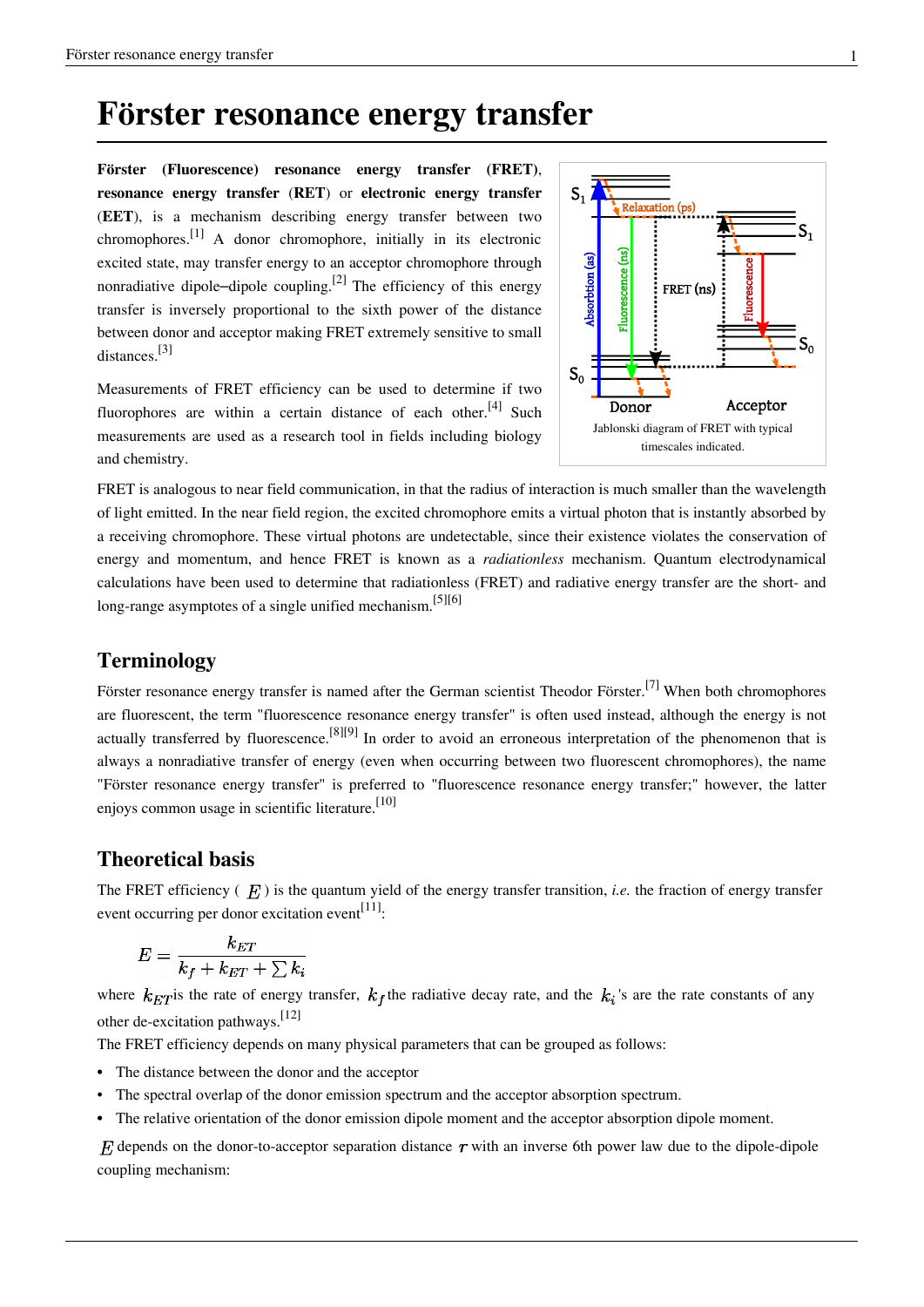$$
E=\frac{1}{1+(r/R_0)^6}
$$

with  $R_0$ being the Förster distance of this pair of donor and acceptor, i.e. the distance at which the energy transfer efficiency is 50%.<sup>[12]</sup> The Förster distance depends on the overlap [integral](http://en.wikipedia.org/w/index.php?title=Integral) of the donor emission spectrum with the acceptor absorption spectrum and their mutual molecular orientation as expressed by the following equation.<sup>[13][14]</sup>

$$
{R_0}^6 = \frac{9\,Q_0\,(\ln10)\kappa^2\,J}{128\,\pi^5\,n^4\,N_A}
$$

where  $Q_0$  is the fluorescence [quantum yield o](http://en.wikipedia.org/w/index.php?title=Quantum_yield)f the donor in the absence of the acceptor,  $\kappa^2$  is the dipole orientation factor,  $n$  is the [refractive index o](http://en.wikipedia.org/w/index.php?title=Refractive_index)f the medium,  $N_A$  is [Avogadro's number](http://en.wikipedia.org/w/index.php?title=Avogadro%27s_number), and  $J$  is the spectral overlap integral calculated as

$$
J = \int f_{\rm D}(\lambda) \,\epsilon_{\rm A}(\lambda) \,\lambda^4 \,d\lambda
$$

where  $f_{\rm D}$  is the normalized donor emission spectrum, and  $\epsilon_A$  is the acceptor [molar extinction coefficient](http://en.wikipedia.org/w/index.php?title=Molar_extinction_coefficient).<sup>[15]</sup>  $\kappa^2$  $=2/3$  is often assumed. This value is obtained when both dyes are freely rotating and can be considered to be isotropically oriented during the excited state lifetime. If either dye is fixed or not free to rotate, then *κ* <sup>2</sup>=2/3 will not be a valid assumption. In most cases, however, even modest reorientation of the dyes results in enough orientational averaging that  $\kappa^2 = 2/3$  does not result in a large error in the estimated energy transfer distance due to the sixth power dependence of  $R_0$  on  $\kappa^2$ . Even when  $\kappa^2$  is quite different from 2/3 the error can be associated with a shift in  $R_0$  and thus determinations of changes in relative distance for a particular system are still valid. Fluorescent proteins do not reorient on a timescale that is faster than their fluorescence lifetime. In this case  $0 \le \kappa^2 \le 4$ .<sup>[15]</sup>

The FRET efficiency relates to the quantum yield and the fluorescence lifetime of the donor molecule as follows:<sup>[16]</sup>

$$
E=1-\tau'_{\rm D}/\tau_{\rm I}
$$

where  $\tau'_{\rm D}$  and  $\tau_{\rm D}$  are the donor fluorescence lifetimes in the presence and absence of an acceptor, respectively, or as

$$
E=1-F'_\mathrm{\,D}/F_\mathrm{E}
$$

where  $F'_{\text{D}}$  and  $F_{\text{D}}$  are the donor fluorescence intensities with and without an acceptor, respectively.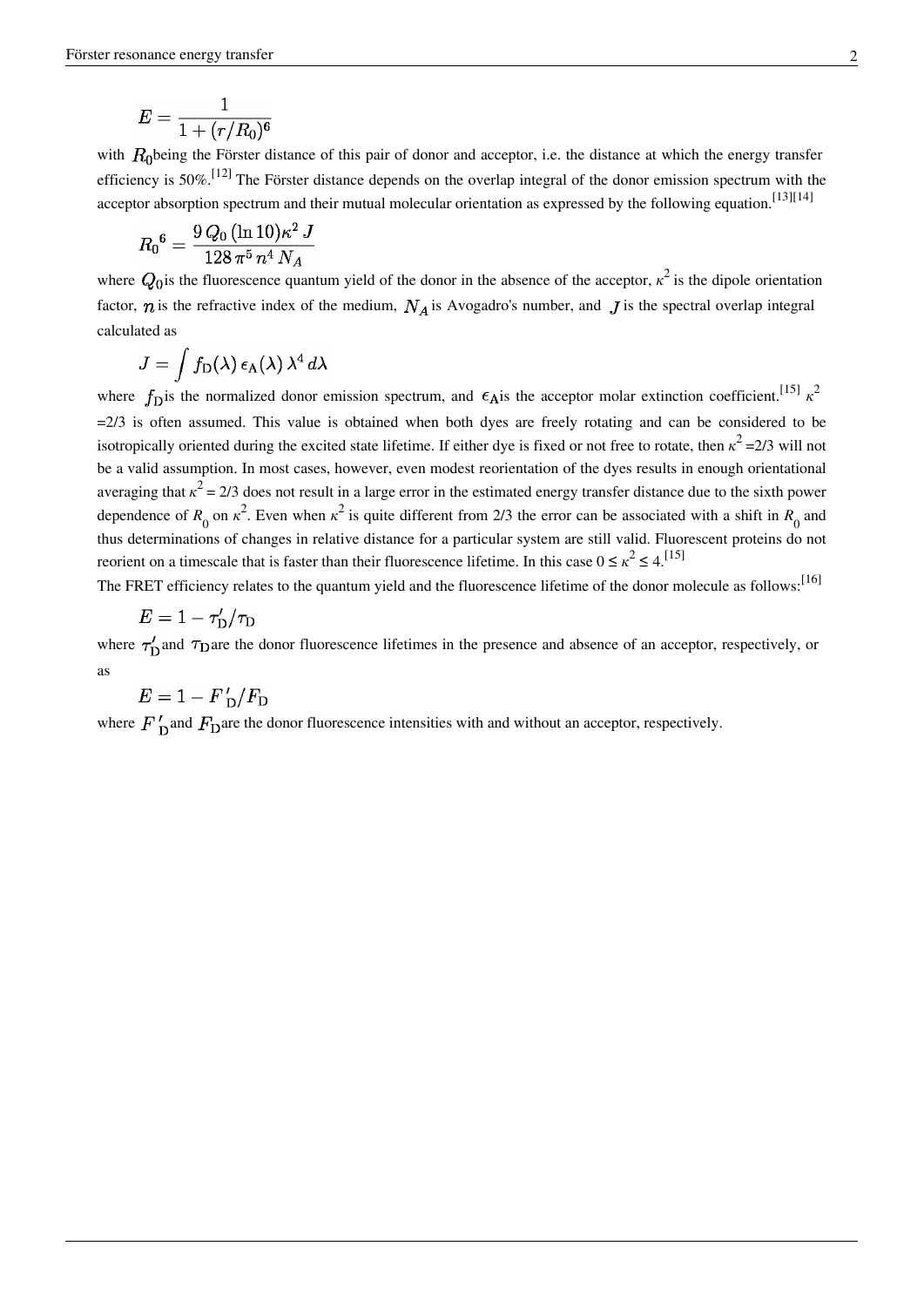## **Experimental Confirmation of the Förster resonance energy transfer theory**

The inverse sixth power distance dependence of Förster resonance energy transfer was experimentally confirmed by [Stryer a](http://en.wikipedia.org/w/index.php?title=Lubert_Stryer)nd [Haugland](http://en.wikipedia.org/w/index.php?title=Dick_Haugland)<sup>[17]</sup> using a donor and an acceptor separated on an oligoproline helix. Haugland, Yguerabide and Stryer<sup>[18]</sup> also experimentally demonstrated the theoretical dependence of Förster resonance energy transfer on the overlap integral by using a fused indolosteroid as a donor and a ketone as an acceptor.

### **Methods to measure FRET efficiency**

In fluorescence [microscopy](http://en.wikipedia.org/w/index.php?title=Microscopy), fluorescence [confocal laser scanning](http://en.wikipedia.org/w/index.php?title=Confocal_laser_scanning_microscopy) [microscopy](http://en.wikipedia.org/w/index.php?title=Confocal_laser_scanning_microscopy), as well as in [molecular biology,](http://en.wikipedia.org/w/index.php?title=Molecular_biology) FRET is a useful tool to quantify molecular dynamics in [biophysics a](http://en.wikipedia.org/w/index.php?title=Biophysics)nd [biochemistry,](http://en.wikipedia.org/w/index.php?title=Biochemistry) such as [protein](http://en.wikipedia.org/w/index.php?title=Protein)-protein interactions, protein–[DNA](http://en.wikipedia.org/w/index.php?title=DNA) interactions, and protein conformational changes. For monitoring the complex formation between two molecules, one of them is labeled with a donor and the other with an acceptor. The FRET efficiency is measured and used to identify interactions between the labeled complexes. There are several ways of measuring the FRET efficiency by monitoring changes in the fluorescence emitted by the donor or the acceptor.<sup>[19]</sup>

#### **Sensitized emission**

One method of measuring FRET efficiency is to measure the variation in acceptor emission intensity.<sup>[14]</sup> When the donor and acceptor are in proximity  $(1-10 \text{ nm})$  due to the interaction of the two molecules, the acceptor emission will increase because of the [intermolecular F](http://en.wikipedia.org/w/index.php?title=Intermolecular)RET from the donor to the acceptor. For monitoring protein conformational changes, the target protein is labeled with a donor and an acceptor at two loci. When a twist or bend of the protein brings the change in the distance or relative orientation of the donor and acceptor, FRET change is observed. If a molecular interaction or a protein conformational change is dependent on [ligand b](http://en.wikipedia.org/w/index.php?title=Ligand)inding, this FRET technique is applicable to fluorescent indicators for the ligand detection.



FRET efficiencies can also be inferred from the [photobleaching r](http://en.wikipedia.org/w/index.php?title=Photobleaching)ates of the donor in the presence and absence of an acceptor.<sup>[14]</sup> This method can be performed on most fluorescence microscopes; one simply shines the excitation light (of a frequency that will excite the donor but not the acceptor significantly) on specimens with and without the acceptor fluorophore and monitors the donor fluorescence (typically separated from acceptor fluorescence using a bandpass filter) over time. The timescale is that of photobleaching, which is seconds to minutes, with fluorescence in each curve being given by

## $\left( \text{background}\right) +\left( \text{constant}\right) \ast e^{-\left( \text{time}\right) /\tau _{\text{pb}} }$

where  $\tau_{\text{pbis}}$  the photobleaching decay time constant and depends on whether the acceptor is present or not. Since photobleaching consists in the permanent inactivation of excited fluorophores, resonance energy transfer from an excited donor to an acceptor fluorophore prevents the photobleaching of that donor fluorophore, and thus high FRET efficiency leads to a longer photobleaching decay time constant:

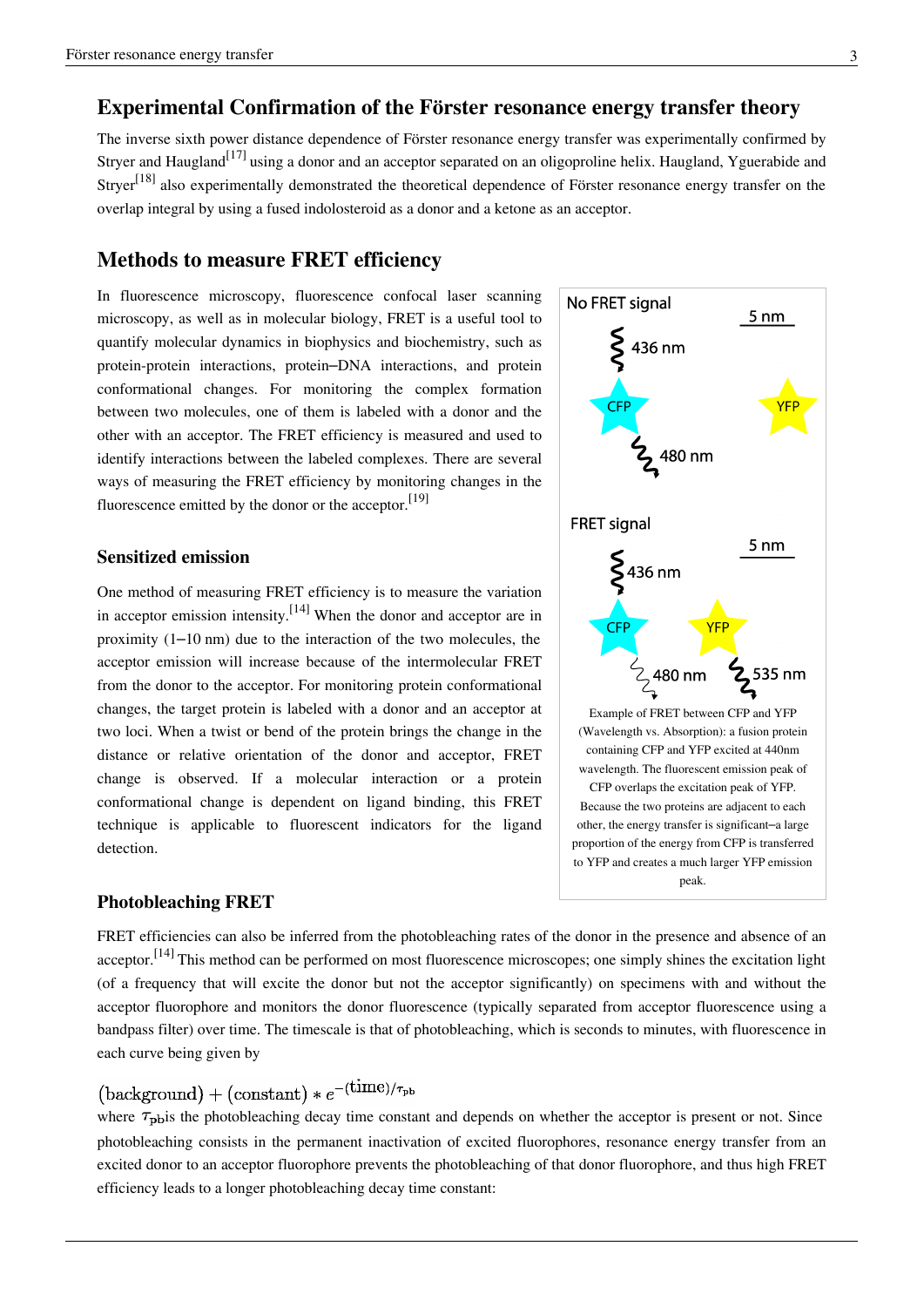## $E = 1 - \tau_{\text{pb}}/\tau_{\text{pb}}'$

where  $\tau_{\text{ph}}'$  and  $\tau_{\text{ph}}$  are the photobleaching decay time constants of the donor in the presence and in the absence of the acceptor, respectively. (Notice that the fraction is the reciprocal of that used for lifetime measurements). This technique was introduced by Jovin in 1989.<sup>[20]</sup> Its use of an entire curve of points to extract the time constants can give it accuracy advantages over the other methods. Also, the fact that time measurements are over seconds rather than nanoseconds makes it easier than fluorescence lifetime measurements, and because photobleaching decay rates do not generally depend on donor concentration (unless acceptor saturation is an issue), the careful control of concentrations needed for intensity measurements is not needed. It is, however, important to keep the illumination the same for the with- and without-acceptor measurements, as photobleaching increases markedly with more intense incident light.

### **Lifetime measurements**

FRET efficiency can also be determined from the change in the fluorescence [lifetime o](http://en.wikipedia.org/w/index.php?title=Fluorescence%23Lifetime)f the donor.<sup>[14]</sup> The lifetime of the donor will decrease in the presence of the acceptor. Lifetime measurements of FRET are used in [Fluorescence-lifetime imaging microscopy](http://en.wikipedia.org/w/index.php?title=Fluorescence-lifetime_imaging_microscopy).

### **Fluorophores used for FRET**

#### **CFP-YFP pairs**

One common pair fluorophores for biological use is a [cyan fluorescent protein \(](http://en.wikipedia.org/w/index.php?title=Cyan_fluorescent_protein)**CFP**) – [yellow fluorescent protein](http://en.wikipedia.org/w/index.php?title=Yellow_fluorescent_protein) (**YFP**) pair.[21] Both are color variants of [green fluorescent protein \(](http://en.wikipedia.org/w/index.php?title=Green_fluorescent_protein)**GFP**). Labeling with organic fluorescent dyes requires purification, chemical modification, and intracellular injection of a host protein. GFP variants can be attached to a host protein by [genetic engineering](http://en.wikipedia.org/w/index.php?title=Genetic_engineering) which can be more convenient.

#### **BRET**

A limitation of FRET is the requirement for external illumination to initiate the fluorescence transfer, which can lead to background noise in the results from direct excitation of the acceptor or to [photobleaching.](http://en.wikipedia.org/w/index.php?title=Photobleaching) To avoid this drawback, [Bioluminescence R](http://en.wikipedia.org/w/index.php?title=Bioluminescence)esonance Energy Transfer (or **BRET**) has been developed.[22] This technique uses a bioluminescent [luciferase \(](http://en.wikipedia.org/w/index.php?title=Luciferase)typically the luciferase from *[Renilla reniformis](http://en.wikipedia.org/w/index.php?title=Renilla_reniformis)*) rather than CFP to produce an initial photon emission compatible with YFP.

#### **Homo-FRET**

In general, "FRET" refers to situations where the donor and acceptor proteins (or "fluorophores") are of two different types. In many biological situations, however, researchers might need to examine the interactions between two, or more, proteins of the same type—or indeed the same protein with itself, for example if the protein folds or forms part of a polymer chain of proteins<sup>[23]</sup> or for other questions of quantification in biological cells.<sup>[24]</sup>

Obviously, spectral differences will not be the tool used to detect and measure FRET, as both the acceptor and donor protein emit light with the same wavelengths. Yet researchers can detect differences in the polarisation between the light which excites the fluorophores and the light which is emitted, in a technique called FRET anisotropy imaging; the level of quantified anisotropy (difference in polarisation between the excitation and emission beams) then becomes an indicative guide to how many FRET events have happened.<sup>[25]</sup>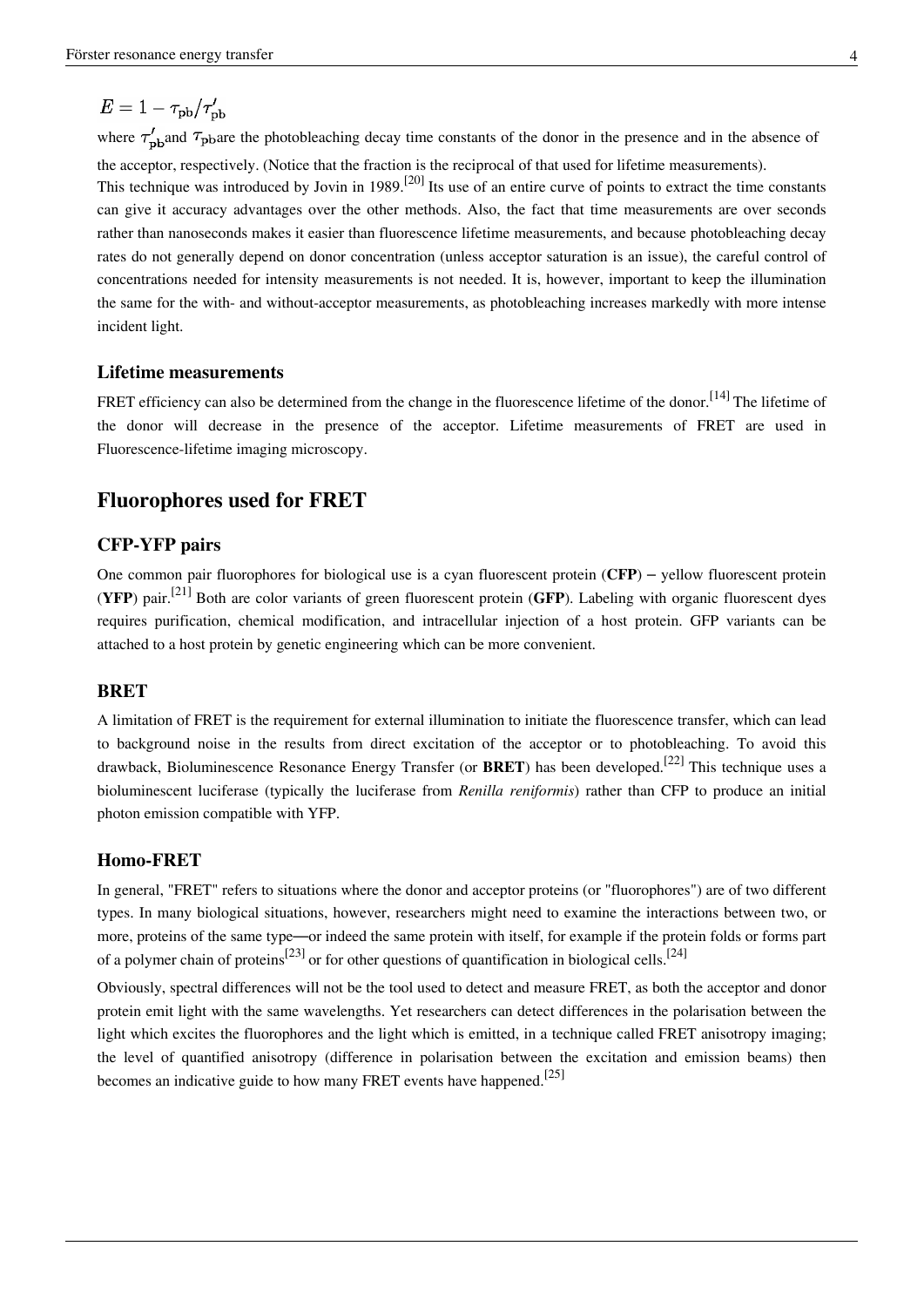## **Applications**

FRET has been used to measure distance and detect molecular interactions in a number systems and has applications in biology and chemistry.<sup>[26]</sup> FRET can be used to measure distances between domains a single protein and therefore to provide information about protein conformation.<sup>[27]</sup> FRET can also detect interaction between proteins.<sup>[28]</sup> Applied in vivio in living cells, FRET has been used to detect the location and interactions of genes and cellular structures including intergrins and membrane proteins.<sup>[29]</sup> FRET can be used to obtain information about metabolic or signaling pathways.<sup>[30]</sup> FRET is also used to study [lipid rafts](http://en.wikipedia.org/w/index.php?title=Lipid_rafts) in [cell membranes.](http://en.wikipedia.org/w/index.php?title=Cell_membranes)<sup>[31]</sup>

FRET and BRET are also the common tools in the study of [biochemical reaction kinetics a](http://en.wikipedia.org/w/index.php?title=Enzyme_kinetics)nd [molecular motors](http://en.wikipedia.org/w/index.php?title=Molecular_motors).

## **Other methods**

A different, but related, mechanism is [Dexter Electron Transfer.](http://en.wikipedia.org/w/index.php?title=Dexter_Electron_Transfer)

An alternative method to detecting protein–protein proximity is the [bimolecular fluorescence complementation](http://en.wikipedia.org/w/index.php?title=Bimolecular_fluorescence_complementation) (BiFC) where two halves of a YFP are fused to a protein. When these two halves meet they form a fluorophore after about 60 s – 1 hr.<sup>[32]</sup>

### **References**

- [1] Cheng, Ping-Chin (2006). "The Contrast Formation in Optical Microscopy" [\(http://books.google.com/books?id=E2maxdEXFNoC&](http://books.google.com/books?id=E2maxdEXFNoC&pg=PA162) [pg=PA162\)](http://books.google.com/books?id=E2maxdEXFNoC&pg=PA162). In Pawley, James B.. *Handbook Of Biological Confocal Microscopy* (3rd ed.). New York, NY: Springer. pp. 162–206. doi:10.1007/978-0-387-45524-2\_8. ISBN 978-0-387-25921-5. .
- [2] Helms, Volkhard (2008). "Fluorescence Resonance Energy Transfer" [\(http://books.google.com/books?id=-Tavvybv5UwC&pg=PA202\)](http://books.google.com/books?id=-Tavvybv5UwC&pg=PA202). *Principles of Computational Cell Biology*. Weinheim: Wiley-VCH. p. 202. ISBN 978-3-527-31555-0. .
- [3] Harris, Daniel C. (2010). "Applications of Spectrophotometry" [\(http://books.google.com/books?id=kIgLJ1De\\_jwC&pg=PA419\).](http://books.google.com/books?id=kIgLJ1De_jwC&pg=PA419) *Quantitative Chemical Analysis* (8th ed.). New York: W. H. Freeman and Co.. pp. 419–44. ISBN 978-1-4292-1815-3. .
- [4] Zheng, Jie (2006). "Spectroscopy-Based Quantitative Fluorescence Resonance Energy Transfer Analysis" [\(http://books.google.com/](http://books.google.com/books?id=Q2k-T_1DPcwC&pg=PA65) [books?id=Q2k-T\\_1DPcwC&pg=PA65\)](http://books.google.com/books?id=Q2k-T_1DPcwC&pg=PA65). In Stockand, James D.; Shapiro, Mark S.. *Ion Channels: Methods and Protocols*. Methods in Molecular Biology, Volume 337. Totowa, NJ: Humana Press. pp. 65–77. doi:10.1385/1-59745-095-2:65. ISBN 978-1-59745-095-9. .
- [5] Andrews, David L (1989). "A unified theory of radiative and radiationless molecular energy transfer". *Chemical Physics* **135** (2): 195–201. Bibcode 1989CP....135..195A. doi:10.1016/0301-0104(89)87019-3.
- [6] Andrews, David L; Bradshaw, David S (2004). "Virtual photons, dipole fields and energy transfer: A quantum electrodynamical approach". *European Journal of Physics* **25** (6): 845–58. doi:10.1088/0143-0807/25/6/017.
- [7] Förster, Theodor (1948). "Zwischenmolekulare Energiewanderung und Fluoreszenz [Intermolecular energy migration and fluorescence]" (in German). *Annalen der Physik* **437**: 55–75. Bibcode 1948AnP...437...55F. doi:10.1002/andp.19484370105.
- [8] Valeur, Bernard; Berberan-Santos, Mario (2012). "Excitation Energy Transfer". *Molecular Fluorescence: Principles and Applications, 2nd ed.*. Weinheim: Wiley-VCH. pp. 213-261. doi:10.1002/9783527650002.ch8. ISBN 9783527328376.
- [9] FRET microscopy tutorial from Olympus [\(http://www.olympusfluoview.com/applications/fretintro.html\)](http://www.olympusfluoview.com/applications/fretintro.html)
- [10] *Glossary of Terms Used in Photochemistry* (3rd ed.). IUPAC. 2007. p. 340.
- [11] Moens, Pierre. "Fluorescence Resonance Energy Transfer spectroscopy" [\(http://www.anatomy.usyd.edu.au/mru/fret/abot.html#frete\).](http://www.anatomy.usyd.edu.au/mru/fret/abot.html#frete) . Retrieved July 14, 2012.
- [12] Schaufele, Fred; Demarco, Ignacio; Day, Richard N. (2005). "FRET Imaging in the Wide-Field Microscope" [\(http://books.google.com/](http://books.google.com/books?id=K0aawJ6sX-sC&pg=PA72) [books?id=K0aawJ6sX-sC&pg=PA72\).](http://books.google.com/books?id=K0aawJ6sX-sC&pg=PA72) In Periasamy, Ammasi; Day, Richard. *Molecular Imaging: FRET Microscopy and Spectroscopy*. Oxford: Oxford University Press. pp. 72–94. doi:10.1016/B978-019517720-6.50013-4. ISBN 978-0-19-517720-6. .
- [13] Förster, Th. (1965). "Delocalized Excitation and Excitation Transfer" [\(http://www.quantum-chemistry-history.com/Sina\\_Dat/](http://www.quantum-chemistry-history.com/Sina_Dat/BOOKIstaLec/IstaLec1.htm) [BOOKIstaLec/IstaLec1.htm\)](http://www.quantum-chemistry-history.com/Sina_Dat/BOOKIstaLec/IstaLec1.htm). In Sinanoglu, Oktay. *Modern Quantum Chemistry. Istanbul Lectures. Part III: Action of Light and Organic Crystals*. **3**. New York and London: Academic Press. pp. 93–137. . Retrieved 2011-06-22.
- [14] Clegg, Robert (2009). "Förster resonance energy transfer—FRET: what is it, why do it, and how it's done" [\(http://books.google.com/](http://books.google.com/books?id=uHvqu4hLhH8C&pg=PA1) [books?id=uHvqu4hLhH8C&pg=PA1\).](http://books.google.com/books?id=uHvqu4hLhH8C&pg=PA1) In Gadella, Theodorus W. J.. *FRET and FLIM Techniques*. Laboratory Techniques in Biochemistry and Molecular Biology, Volume 33. Elsevier. pp. 1–57. doi:10.1016/S0075-7535(08)00001-6. ISBN 978-0-08-054958-3. .
- [15] Demchenko, Alexander P. (2008). "Fluorescence Detection Techniques" [\(http://books.google.com/books?id=wMARxPxkE7EC&](http://books.google.com/books?id=wMARxPxkE7EC&pg=PA65) [pg=PA65\)](http://books.google.com/books?id=wMARxPxkE7EC&pg=PA65). *Introduction to Fluorescence Sensing*. Dordrecht: Springer. pp. 65–118. doi:10.1007/978-1-4020-9003-5\_3. ISBN 978-1-4020-9002-8. .
- [16] Majoul, Irina; Jia, Yiwei; Duden, Rainer (2006). "Practical Fluorescence Resonance Energy Transfer or Molecular Nanobioscopy of Living Cells". In Pawley, James B.. *Handbook Of Biological Confocal Microscopy* (3rd ed.). New York, NY: Springer. pp. 788–808. doi:10.1007/978-0-387-45524-2\_45. ISBN 978-0-387-25921-5.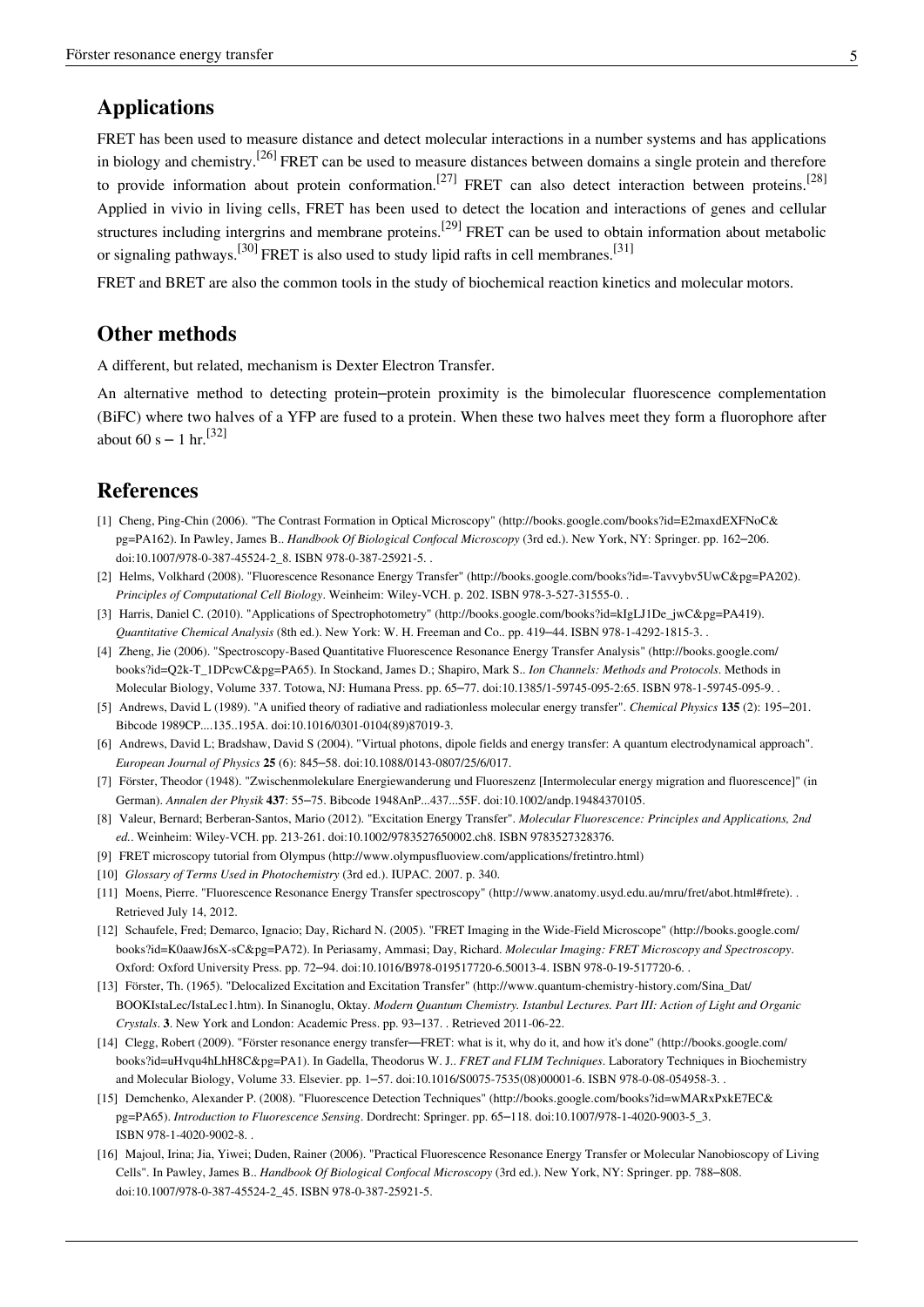- [17] Michaelis, Jens. "Quantitative Distance and Position Measurement using Single-Molecule FRET". In Bräuchle, Christoph; Lamb, Don Carroll; Michaelis, Jens. *Single Particle Tracking and Single Molecule Energy Transfer*. Weinheim: Wiley-VCH. pp. 191–214. doi:10.1002/9783527628360.ch8. ISBN 978-3-527-32296-1.
- [18] Lakowicz, Joseph R., ed. (1991). *Principles*. New York: Plenum Press. p. 172. ISBN 978-0-306-43875-2.
- [19] "Fluorescence Resonance Energy Transfer Protocol" [\(http://coil.bio.ed.ac.uk/Protocols/FRET.htm\).](http://coil.bio.ed.ac.uk/Protocols/FRET.htm) Wellcome Trust. . Retrieved 24 June 2012.
- [20] Szöllősi, János; Alexander, Denis R. (2007). "The Application of Fluorescence Resonance Energy Transfer to the Investigation of Phosphatases". In Klumpp, Susanne; Krieglstein, Josef. *Protein Phosphatases*. Methods in Enzymology, Volume 366. Amsterdam: Elsevier. pp. 203–24. doi:10.1016/S0076-6879(03)66017-9. ISBN 978-0-12-182269-9.
- [21] Periasamy, Ammasi (July 2001). "Fluorescence resonance energy transfer microscopy: a mini review". *Journal of Biomedical Optics* **6** (3): 287–291. Bibcode 2001JBO.....6..287P. doi:10.1117/1.1383063. PMID 11516318.
- [22] Bevan, Nicola; Rees, Stephen (2006). "Pharmaceutical Applications of GFP and RCFP" [\(http://books.google.com/](http://books.google.com/books?id=v8Y4zrEofpIC&pg=PA361) [books?id=v8Y4zrEofpIC&pg=PA361\).](http://books.google.com/books?id=v8Y4zrEofpIC&pg=PA361) In Chalfie, Martin; Kain, Steven R.. *Green Fluorescent Protein: Properties, Applications and Protocols*. Methods of Biochemical Analysis, Volume 47 (2nd ed.). Hoboken, NJ: John Wiley & Sons. pp. 361–90. doi:10.1002/0471739499.ch16. ISBN 978-0-471-73682-0. .
- [23] Gautier, I.; Tramier, M.; Durieux, C.; Coppey, J.; Pansu, R.B.; Nicolas, J.-C.; Kemnitz, K.; Coppey-Moisan, M. (2001). "Homo-FRET Microscopy in Living Cells to Measure Monomer-Dimer Transition of GFP-Tagged Proteins". *Biophysical Journal* **80** (6): 3000–8. Bibcode 2001BpJ....80.3000G. doi:10.1016/S0006-3495(01)76265-0. PMC 1301483. PMID 11371472.
- [24] Bader, Arjen N.; Hofman, Erik G.; Voortman, Jarno; Van Bergen En Henegouwen, Paul M.P.; Gerritsen, Hans C. (2009). "Homo-FRET Imaging Enables Quantification of Protein Cluster Sizes with Subcellular Resolution". *Biophysical Journal* **97** (9): 2613–22. Bibcode 2009BpJ....97.2613B. doi:10.1016/j.bpj.2009.07.059. PMC 2770629. PMID 19883605.
- [25] Gradinaru, Claudiu C.; Marushchak, Denys O.; Samim, Masood; Krull, Ulrich J. (2010). "Fluorescence anisotropy: From single molecules to live cells". *The Analyst* **135** (3): 452–9. Bibcode 2010Ana...135..452G. doi:10.1039/b920242k. PMID 20174695.
- [26] Lakowicz, Joseph R. (1999). *Principles of fluorescence spectroscopy* (2nd ed.). New York, NY: Kluwer Acad./Plenum Publ.. pp. 374–443. ISBN 978-0-306-46093-7.
- [27] Truong, Kevin; Ikura, Mitsuhiko (2001). "The use of FRET imaging microscopy to detect protein–protein interactions and protein conformational changes in vivo". *Current Opinion in Structural Biology* **11** (5): 573–8. doi:10.1016/S0959-440X(00)00249-9. PMID 11785758.
- [28] Pollok, B; Heim, R (1999). "Using GFP in FRET-based applications". *Trends in Cell Biology* **9** (2): 57–60. doi:10.1016/S0962-8924(98)01434-2. PMID 10087619.
- [29] Sekar, R. B.; Periasamy, A (2003). "Fluorescence resonance energy transfer (FRET) microscopy imaging of live cell protein localizations". *The Journal of Cell Biology* **160** (5): 629–33. doi:10.1083/jcb.200210140. PMC 2173363. PMID 12615908.
- [30] Ni, Qiang; Zhang, Jin (2010). "Dynamic Visualization of Cellular Signaling" [\(http://books.google.com/books?id=qrGsL\\_wYdHMC&](http://books.google.com/books?id=qrGsL_wYdHMC&pg=PA79) [pg=PA79\)](http://books.google.com/books?id=qrGsL_wYdHMC&pg=PA79). In Endo, Isao; Nagamune, Teruyuki. *Nano/Micro Biotechnology*. Advances in Biochemical Engineering/Biotechnology, Volume 119. Springer. pp. 79–97. Bibcode 2010nmb..book...79N. doi:10.1007/10\_2008\_48. ISBN 978-3-642-14946-7. PMID 19499207. .
- [31] Silvius, John R.; Nabi, Ivan Robert (2006). "Fluorescence-quenching and resonance energy transfer studies of lipid microdomains in model and biological membranes (Review)". *Molecular Membrane Biology* **23** (1): 5–16. doi:10.1080/09687860500473002. PMID 16611577.
- [32] Hu, Chang-Deng; Chinenov, Yurii; Kerppola, Tom K. (2002). "Visualization of Interactions among bZIP and Rel Family Proteins in Living Cells Using Bimolecular Fluorescence Complementation". *Molecular Cell* **9** (4): 789–98. doi:10.1016/S1097-2765(02)00496-3. PMID 11983170.

## **External links**

- Browser-based calculator to find the critical distance and FRET efficiency with known spectral overlap [\(http://](http://www.calctool.org/CALC/chem/photochemistry/fret) [www.calctool.org/CALC/chem/photochemistry/fret\)](http://www.calctool.org/CALC/chem/photochemistry/fret)
- FRET effect in a thin film [\(https://www.youtube.com/watch?v=3bmb\\_oDl6ws\)](https://www.youtube.com/watch?v=3bmb_oDl6ws) on [YouTube](http://en.wikipedia.org/w/index.php?title=YouTube)
- Free software program to calculate overlap integrals and Förster distances [\(http://www.setabiomedicals.com/](http://www.setabiomedicals.com/software.php) [software.php\)](http://www.setabiomedicals.com/software.php)